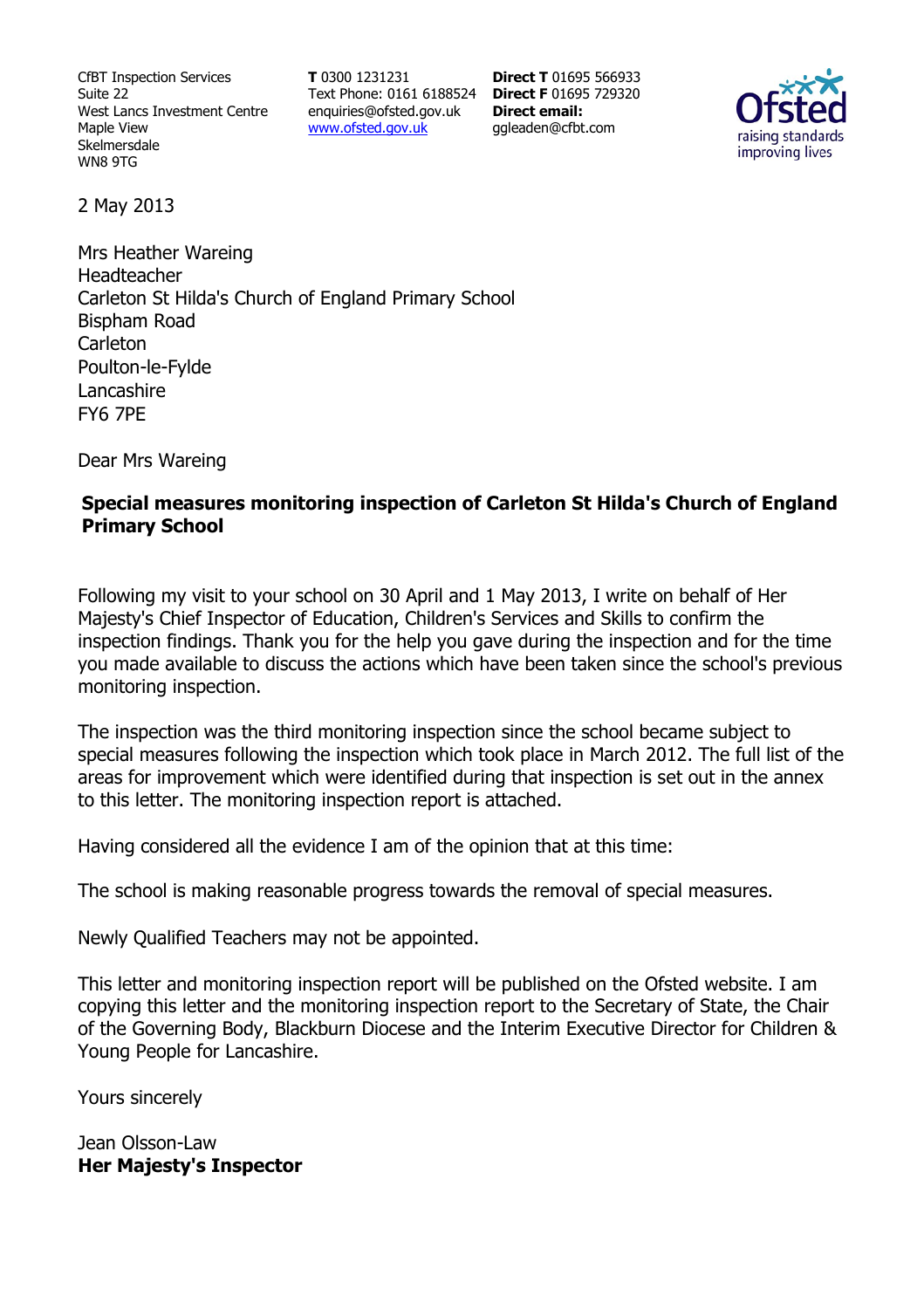

## **Annex**

# **The areas for improvement identified during the inspection which took place in March 2012**

- Rapidly improve the impact of leaders' actions on improving the quality of education provided, including in the Early Years Foundation Stage, by:
	- reviewing the delegation of senior and middle leaders' roles and responsibilities
	- increasing the rigour of leaders' monitoring and evaluation procedures
	- ensuring the governing body provides sufficient challenge to school leaders
	- providing better and more accurate reporting from senior leaders and the local authority to the governing body
	- raising the bar for the setting of targets for pupils' attainment to ensure that all groups of pupils are expected to make good progress
	- reviewing the school's policy to secure more effective teaching and learning
	- providing staff training in leadership skills.  $\equiv$
- Eradicate all inadequate teaching and improve satisfactory teaching to good, including in the Early Years Foundation Stage, by:
	- improving the quality of teachers' planning to identify the skills and knowledge to be learned by pupils
	- improving the use of assessment information to ensure lesson plans take full account of pupils' starting points
	- ensuring whole school consistency in implementing the school's approach to teaching
	- providing staff training that is matched to the improvements needed in the quality of teaching
	- ensuring teaching is always brisk and that regular checks are made on pupils' progress in lessons
	- improving the marking of pupils' work so that feedback informs pupils about how to improve.
- Improve pupils' academic outcomes and achievement, including in the Early Years Foundation Stage, by:
	- ensuring greater challenge in lessons especially for higher attaining pupils  $\equiv$
	- $\frac{1}{2}$ improving the teaching and marking of writing
	- ensuring a greater consistency of good quality teaching throughout the school
	- increasing expectations of the progress made by girls. $\equiv$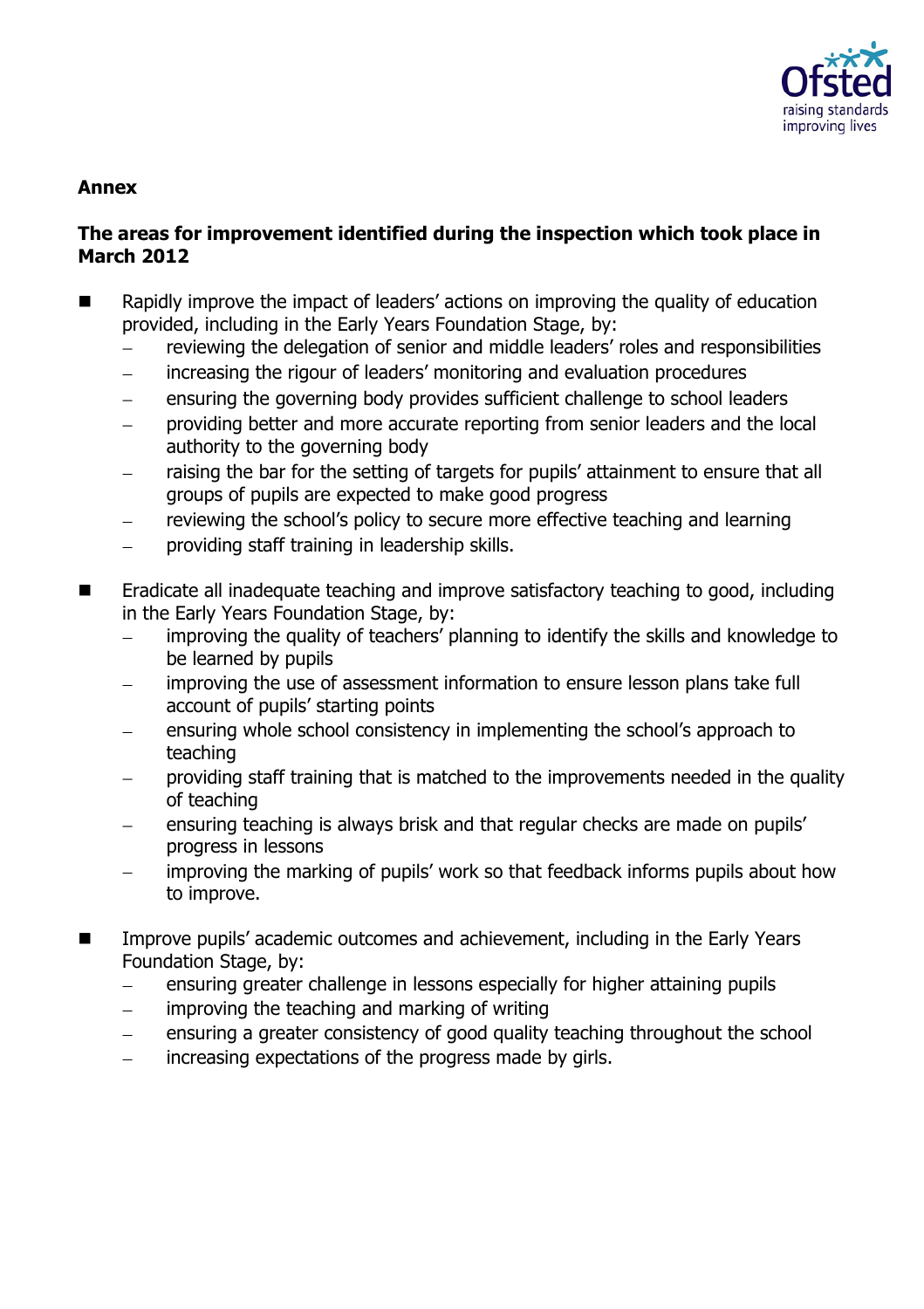

# **Report on the third monitoring inspection on 30 April and 1 May 2013**

## **Evidence**

The inspector had a telephone conversation with the Chair of the Governing Body and met with the headteacher, senior leaders, six governors, a group of parents, the new pupil council and a representative from the local authority. The inspector observed teaching in all classes, sampled pupils' work and took account of pupils' progress tracking, the headteacher's monitoring of teaching and the most recent local authority review.

# **Context**

There have been further changes to staffing since the last inspection. The interim associate headteacher has been appointed as the substantive headteacher. A new Early Years Foundation Stage leader has been in post for two weeks. An advertisement for a deputy headteacher is going out shortly.

This inspection focused on pupils' achievement and teaching in Years 1 to 6. The Early Years Foundation Stage will be evaluated at the next monitoring inspection.

#### **Achievement of pupils at the school**

Pupils are making better progress in lessons because teachers are planning activities that build on pupils' knowledge and skills at a faster rate. Teachers are increasingly setting activities at the right level to make sure pupils of all ability achieve as well as they should. Appropriate additional support is being provided for groups of pupils who need some extra help to achieve their full potential. Pupils in Year 6 are receiving effective whole-class teaching and targeted small group support to address any gaps in their learning. Several pupils are receiving additional teaching in mathematics so they can enter for Level 6 in the standardised assessment test. Pupils with special educational needs have more focused support in small groups with teaching assistants. They are making better progress because they have more specific learning targets which are reviewed weekly.

Pupils' books show that progress has quickened as the school year has progressed. This is particularly evident in Year 1 and in Year 3 where pupils moved across key stages. School leaders are clear that they need to make sure assessments are moderated with the receiving teacher so they can build on pupils' skills from the start of the year. Pupils have clearer guidance to improve their writing, which is helping to bring their achievement in writing closer to their achievement in reading.

#### **The quality of teaching**

Teachers have welcomed opportunities for further professional development and are keen to introduce new approaches. They have higher expectations of what pupils can achieve. Pupils say 'work is harder but lessons are more fun'. This was certainly the case in lessons seen in Years 1 to 6, which had a range of tasks to keep pupils active and interested.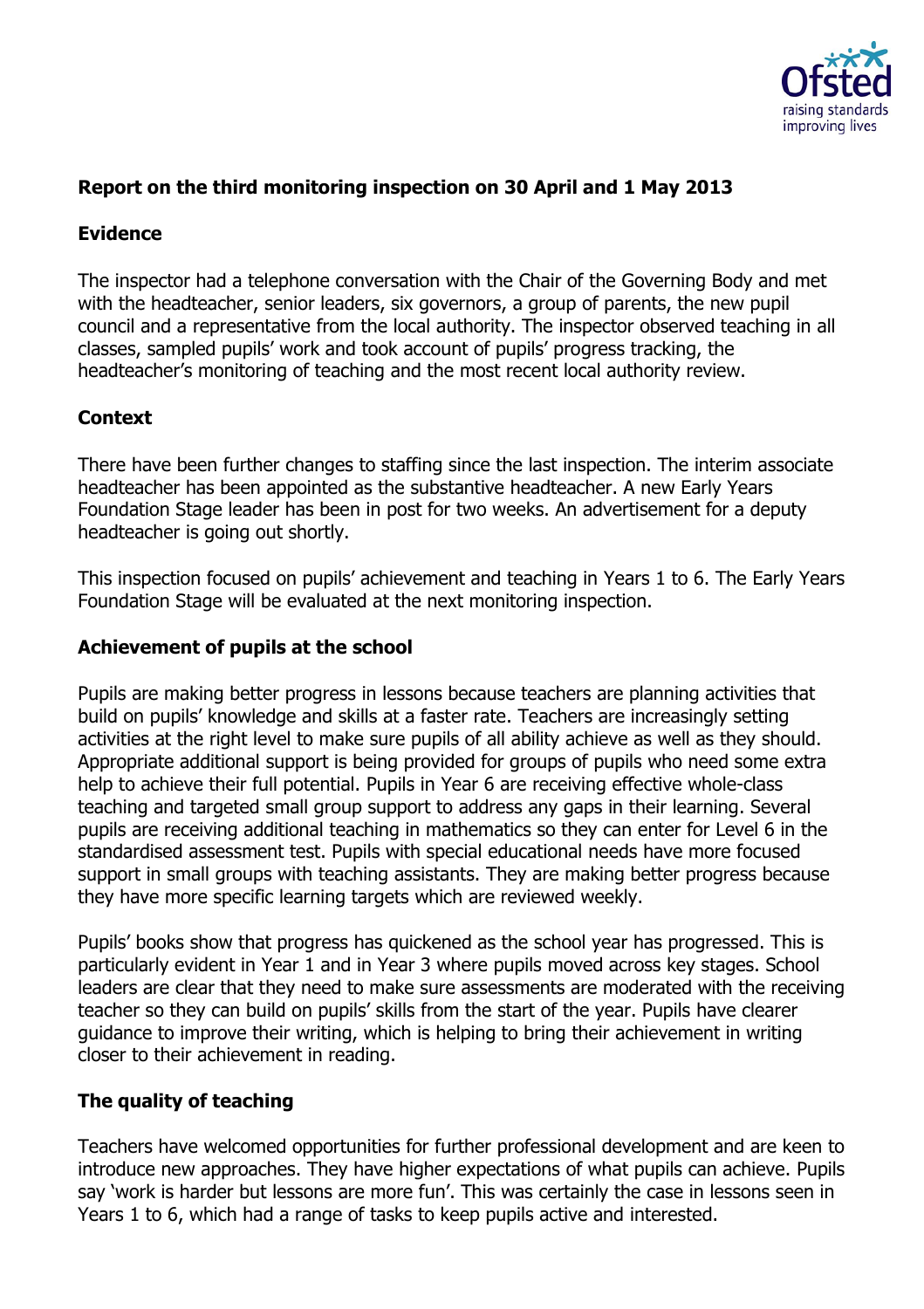

In Year 1, pupils thoroughly enjoyed a story about a dragon and their descriptive writing showed imagination and a broad vocabulary. Science and mathematics lessons in Year 2, Year 3 and Year 4 classes engaged pupils in challenging problem-solving activities. Pupils showed perseverance and a sense of achievement when they worked out the solutions. Pupils in the Year 5 and Year 6 classes were working with high levels of concentration and produced interesting and well-presented pieces of writing.

Where teaching is most effective, teachers give very clear explanations of new learning and of the tasks they expect pupils to complete. Activities are pitched at precisely the right level so that pupils have to think and work hard but can complete their work within the given time. Where teaching is less effective it is generally because the teachers' explanations are not clear enough, so pupils find tasks too difficult. Teaching assistants are not always deployed as well as they could be in lessons.

Teachers are assessing pupils' progress and grouping them more effectively, so that activities take account of their prior learning. Phonics teaching (about the sounds that letters make) is better organised, with teaching assistants providing more focused support for small groups. Further training is planned to make sure teaching assistants are deployed effectively in all lessons. Marking is much improved, giving pupils helpful guidance to move onto the next steps in learning. However, pupils do not always have the opportunity to act on the advice they are given. Marking is used very successfully in Years 1, 5 and 6 where pupils are given time to follow up the guidance and apply it to subsequent pieces of work.

#### **Behaviour and safety of pupils**

Pupils are enjoying lessons more. When they have challenging tasks, they concentrate well and persevere with their work. Behaviour has improved generally because there are better routines and clearer expectations. Parents, who met with the inspector, endorse this and say that their children feel safe.

Members of the recently formed pupil council were very keen to talk about their achievements, including their part in the selection of the new headteacher. They feel they have more opportunities to give their views and are looking forward to sharing their ideas with the headteacher. They feel that other pupils would like more responsibility, for example, in the organisation of games at break-times and with jobs around the school. Such opportunities are currently limited.